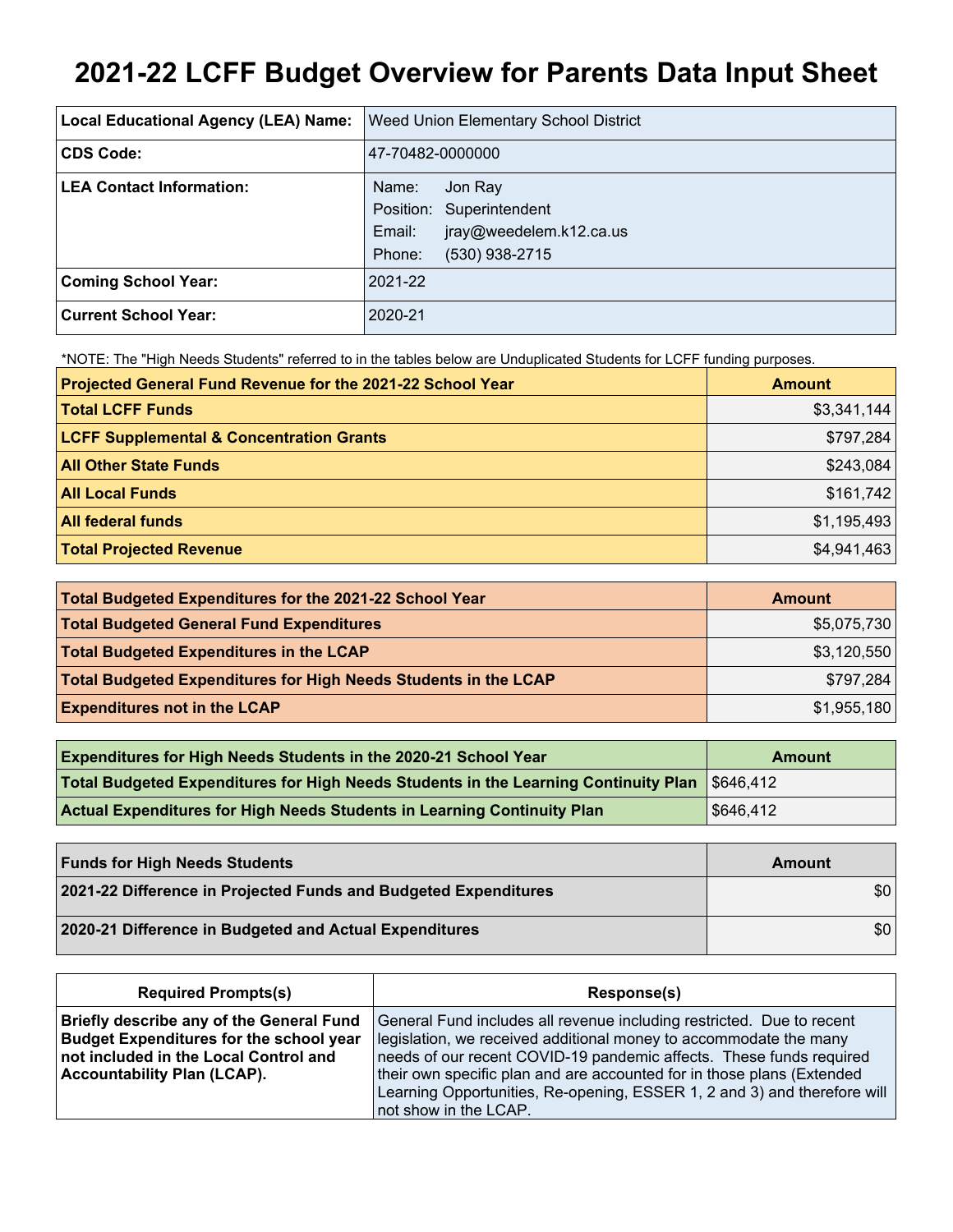## **LCFF Budget Overview for Parents**

Local Educational Agency (LEA) Name: Weed Union Elementary School District CDS Code: 47-70482-0000000 School Year: 2021-22 LEA contact information: **Superintendent** jray@weedelem.k12.ca.us (530) 938-2715

School districts receive funding from different sources: state funds under the Local Control Funding Formula (LCFF), other state funds, local funds, and federal funds. LCFF funds include a base level of funding for all LEAs and extra funding - called "supplemental and concentration" grants - to LEAs based on the enrollment of high needs students (foster youth, English learners, and low-income students).



receive in the coming year from all sources.

The total revenue projected for Weed Union Elementary School District is \$4,941,463, of which \$3,341,144 is Local Control Funding Formula (LCFF), \$243,084 is other state funds, \$161,742 is local funds, and \$1,195,493 is federal funds. Of the \$3,341,144 in LCFF Funds, \$797,284 is generated based on the enrollment of high needs students (foster youth, English learner, and low-income students).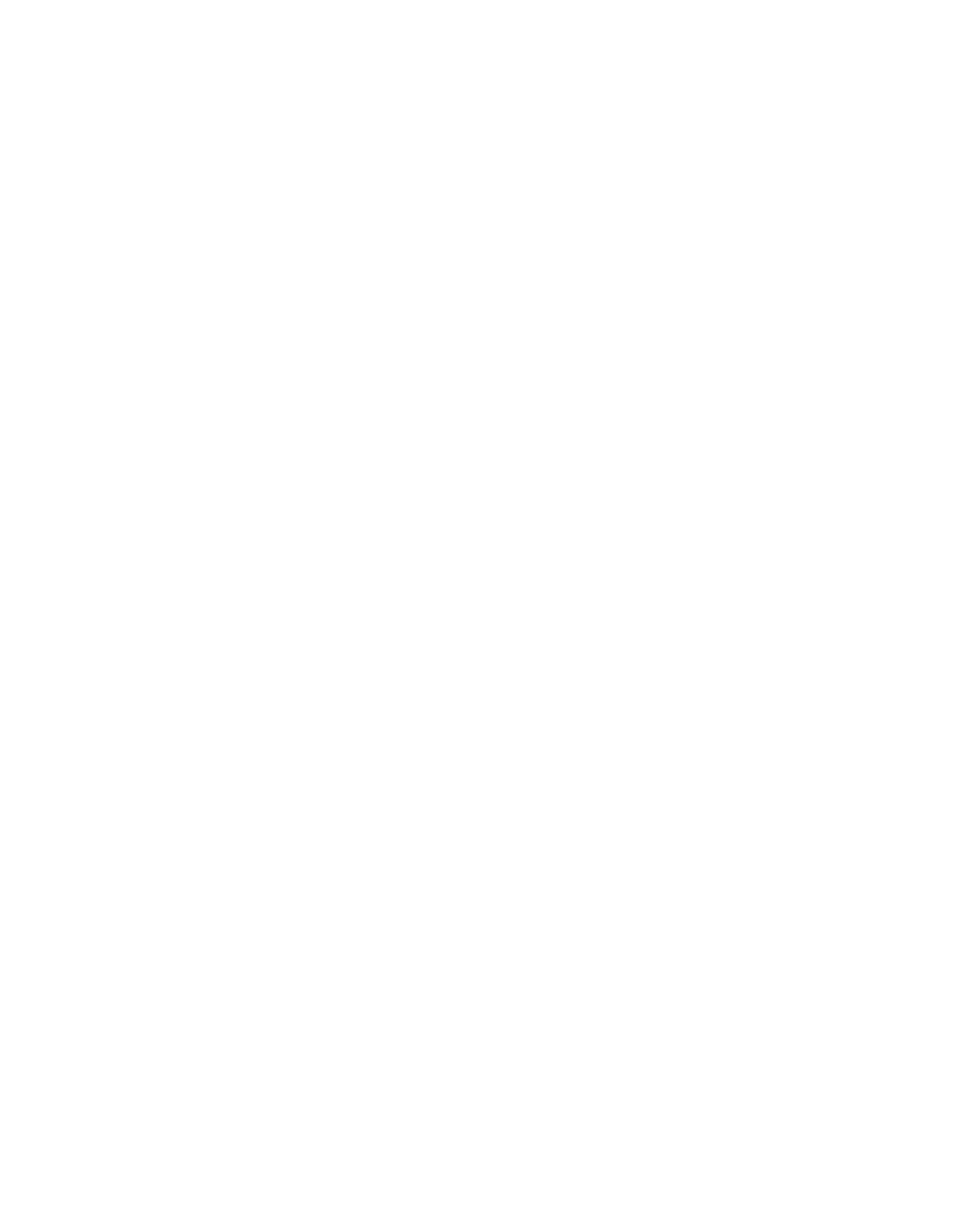### **LCFF Budget Overview for Parents**

The LCFF gives school districts more flexibility in deciding how to use state funds. In exchange, school districts must work with parents, educators, students, and the community to develop a Local Control and Accountability Plan (LCAP) that shows how they will use these funds to serve students.



This chart provides a quick summary of how much Weed Union Elementary School District plans to spend for 2021-22. It shows how much of the total is tied to planned actions and services in the LCAP.

Weed Union Elementary School District plans to spend \$5,075,730 for the 2021-22 school year. Of that amount, \$3,120,550 is tied to actions/services in the LCAP and \$1,955,180 is not included in the LCAP. The budgeted expenditures that are not included in the LCAP will be used for the following:

General Fund includes all revenue including restricted. Due to recent legislation, we received additional money to accommodate the many needs of our recent COVID-19 pandemic affects. These funds required their own specific plan and are accounted for in those plans (Extended Learning Opportunities, Re-opening, ESSER 1, 2 and 3) and therefore will not show in the LCAP.

#### Increased or Improved Services for High Needs Students in the LCAP for the 2021-22 School Year

In 2021-22, Weed Union Elementary School District is projecting it will receive \$797,284 based on the enrollment of foster youth, English learner, and low-income students. Weed Union Elementary School District must describe how it intends to increase or improve services for high needs students in the LCAP. Weed Union Elementary School District plans to spend \$797,284 towards meeting this requirement, as described in the LCAP